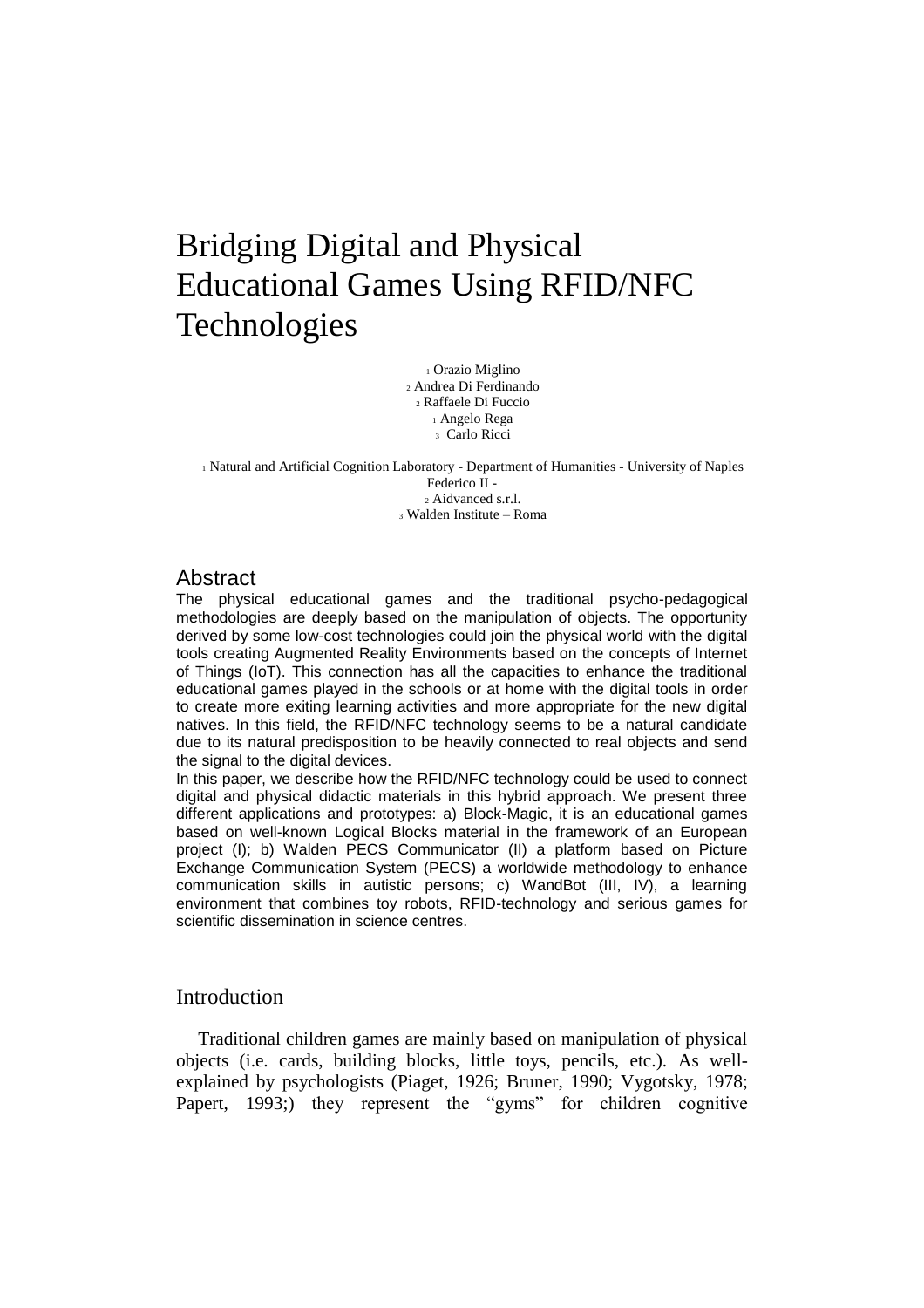development. In these environments children use (smell, touch, taste, sight and hear) to explore holistically the physical world. Moreover, the utilization of concrete objects facilitates the interaction and cooperation between human beings (other children, parents, educators, etc.). The objects can be manipulated at the same time by many persons, this process is the basis of social and communicative skills acquisition. For these reasons, almost all psycho-pedagogical methodologies are based on didactic materials composed by concrete three-dimensional objects (Montessori, 1926, 1995; Montessori e Gutek, 2004). It is particularly true in the case of educational programs for children with disabilities. Recently, thanks of the commercial explosion of tablet-pc technology many of traditional educational games have a digital version that exploit the potentiality of touch screens as a surrogate of manipulation behaviours. The success of educational "apps" in very early ages demonstrates that just only pointing and moving digital objects is an attractive human-computer interface that definitely "capture" the children attention. On the other hand, there is an objective risk to expose our children to poor (digital) learning environments where they use only few sensory modalities in a solipsistic way.

Perhaps the Augmented Reality technologies and the recent Internet of Things (IOT) (Kranz, 2010) paradigm could be used to building up hybrid games where digital and physical sides could be harmonically used to enhance the traditional educational games. This kind of perspective could be used to support teachers, educators and parents to set learning/teaching environments that personalize the teaching/learning activities according to individual children needs inside the real world (De La Guìa et al., 2013)

## 1. RFID, the technologies for smart learning environments

The technology mainly used in this kind of smart learning environments is the RFID/NFC (Radio Frequency Identification / Near Field Communication).

RFID systems consists of an antenna and a transceiver, which is able to read the radio frequency and transfer the information to a device, and a small and low cost tag, which is an integrated circuit containing the RF circuitry and information to be transmitted.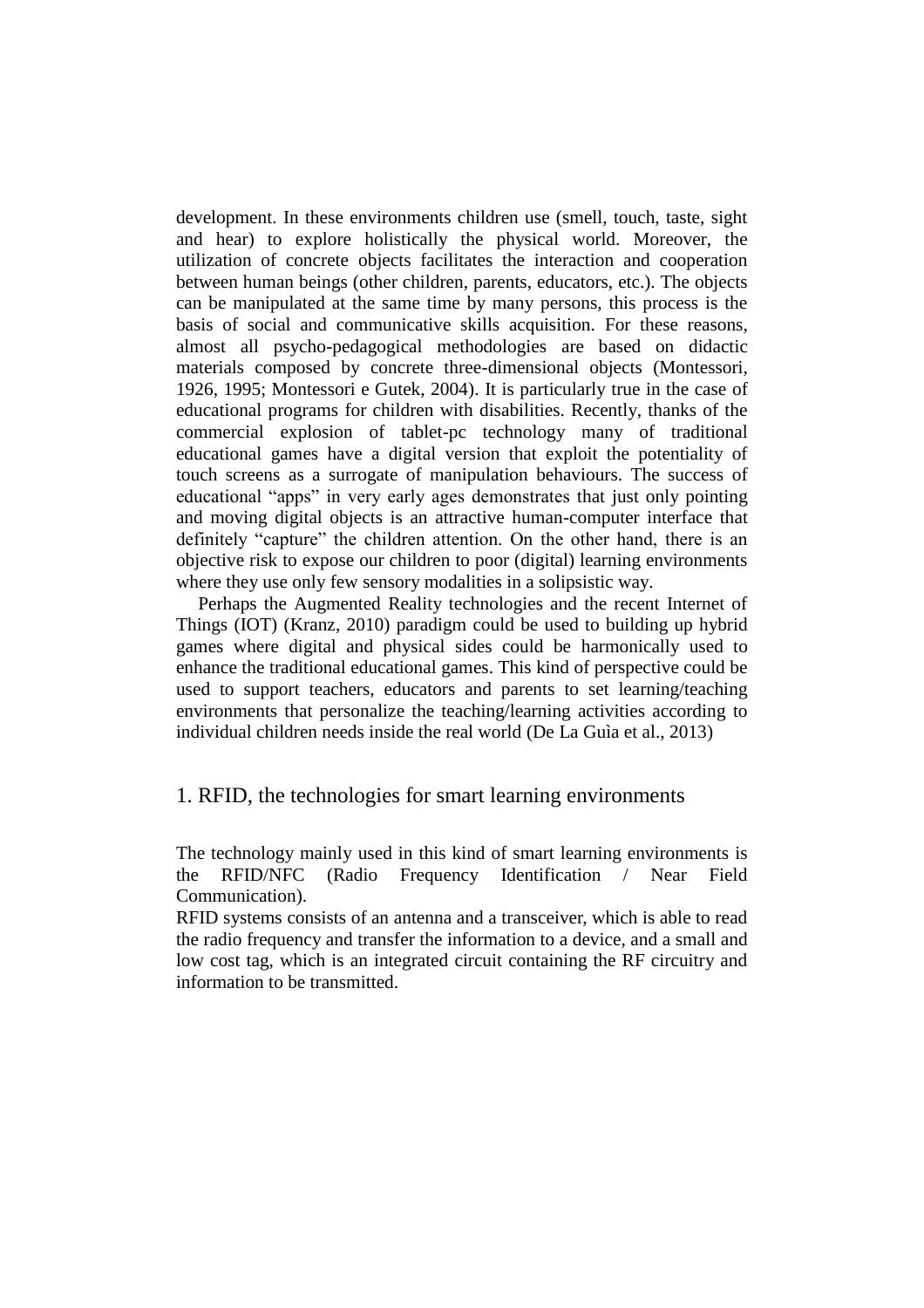

Figure 1: A typical RFID tag. The dimension of the square is in the centimeters order, with a minumum thickness

A significant advantage of RFID devices in comparison with the bar code or other technologies is easily recognition of tags, because the RFID device does not need to be positioned precisely relative to the scanner. These technologies are simple to use, so they are interesting for applications rather than on technical level. For example, they have been used as user interfaces able to recognize user manipulation on some objects on a surface, allowing their use in some application like board games where it is necessary to record user choices or actions sequence, with the aim to maintain an high interaction level.

The hybrid approach for smart learning environments could involve in parallel with the RFID/NFC decices also other types of minimally "invasive" tools capable of monitoring gestures and expressions. One example could be Kinect by Microsoft or the Leap Motion Controller, capable of recognising people's body movements.



<span id="page-2-0"></span>Figure 2: Description of a general augmented reality environment developed using STELT : a) a user places an RFID sensor detector device and a previously «tagged» object in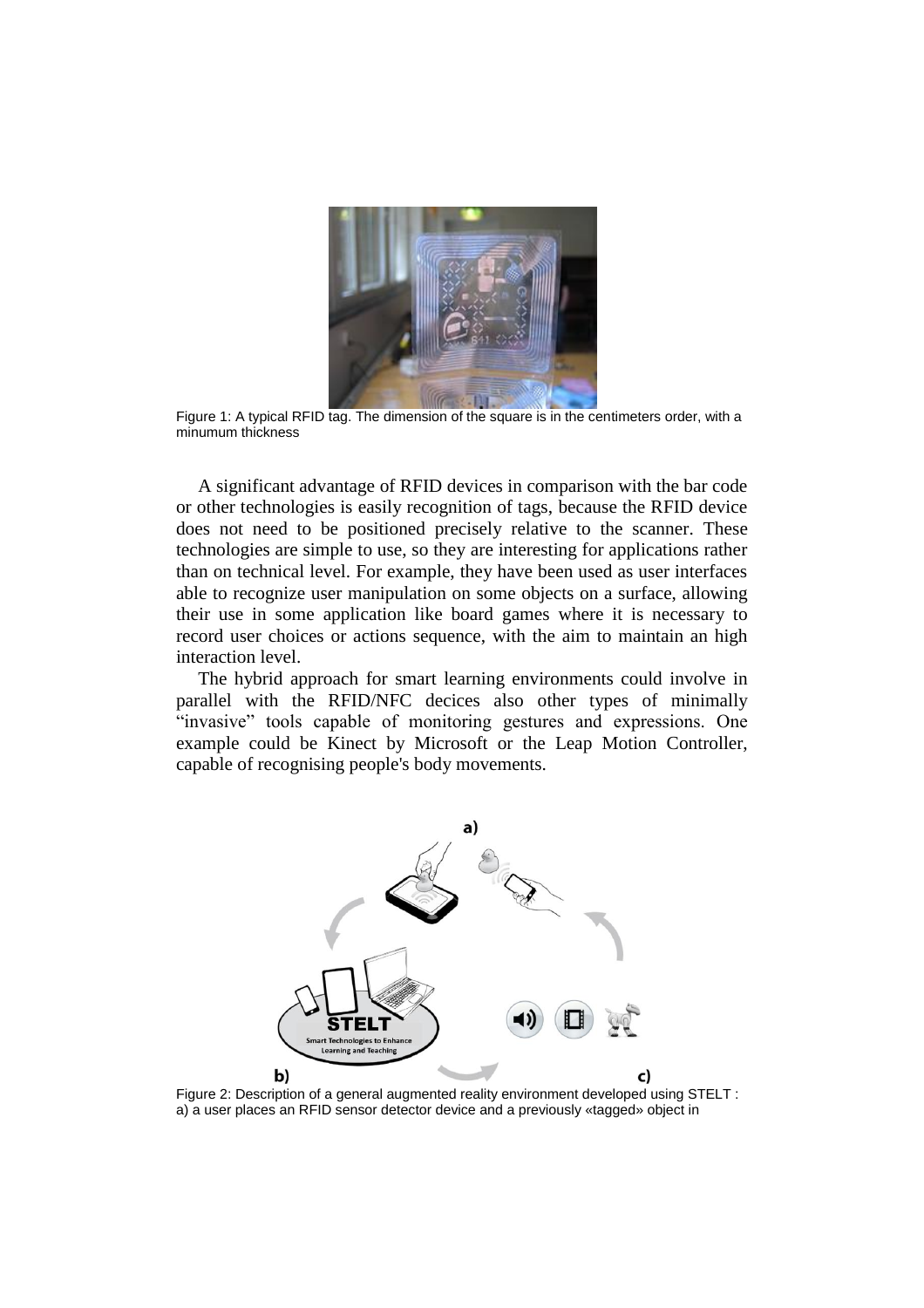contact; the detector can be inserted in a surface (desk) or an accessory handled by the user (smartphone, glove, rod); b) the signal is received by a calculation device (PC, Tablet-PC, Windows or Android smartphone) and is processed using the software developed with STELT ; c) feedback is given that may be an audio file, video file or the activation of hardware (e.g. a small robot).

The idea is to use every type of technology able to be "ecological" and low-cost, in order to extract a large amount of information without a direct conditioning of the pupils' activity. The data collected are useful for two main reasons: in order to design a learning profile of the child and in order to exploit that profile with benchmark psychological and pedagogic theories for a direct involvement through the increasing of the motivation of the learner in the smart environment.

In order to connect all these tools and for the implementation of Augmented Reality systems based on RFID, AIDVANCED s.r.l. in collaboration with the NAC Laboratory of University of Naples – Federico II, created a software platform called STELT. STELT combines communication protocols with the various hardware devices (readers and output devices), a Storyboarding environment for creating interaction scenarios of varying complexity, a Database for tracking the user's behavior and an Adapting Tutoring system that can analyze and interpret such behavior and provide relevant feedback into a single development environment. The STELT hardware and operational principles are shown in [Figure 2.](#page-2-0)

## 2. Previous experiences and prototypes

In this section will be showed three real applications that aim to connect digital and physical educational games using the ICT technologies.

The three applications has three different target domains. The first prototype described is Block Magic that refers to the kindergarten and primary schools; the second application showed in this article is the Walden PECS Communicator (WPC) that aims to strength the interpersonal communication processes in people with serious cognitive-behavioural disabilities and finally we present WandBot an interactive environment, for the diffusion of science and communication in museums.

## 2.1 Block Magic, exploiting the traditional Logical blocks with RFID technologies

A European research programme in the framework of the LLP-Comenius programme, called Block Magic (www.blockmagic.eu) which ended in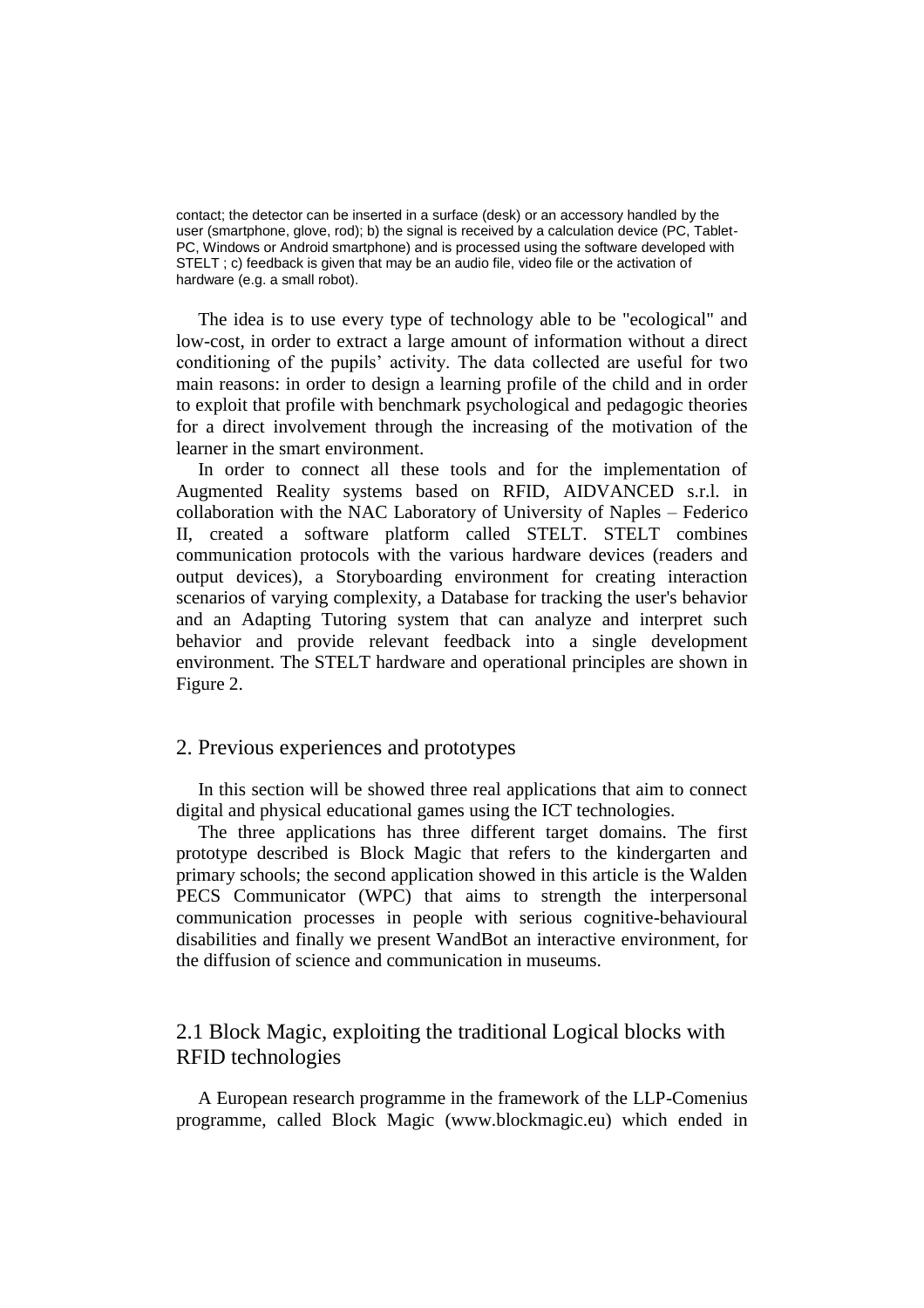November 2013, aimed to create a synthesis between physical manipulation and technology (Miglino et al., 2013). The objective of the project was to recover some traditional psycho-pedagogical, Montessori-inspired approaches, finalised at active learning/teaching for real inclusion of children, exploiting the opportunity of current technologies. Block Magic developed a functional prototypal system that enhanced the Logical Blocks Box (Dienes, 1971, 1972), a structured material widely used in kindergartens, primary schools, rehabilitation centres, baby-parks, children's hospitals and the home. The Block Magic research of developed an active desk/board able to recognise concrete blocks equipped with the RFID passive tag and to communicate with a PC or a tablet. Describing in more detail, the Block Magic teaching kit consisted, indeed, of a set of magic blocks (48 traditional Logical blocks), a magic board/tablet device and a specific software. (see figure 3) Each augmented magic block had an integrated/attached passive RFID sensor for wireless identification of each single block. A specially designed wireless RFID reader device, an active board, was used which could read the RFID of a block and transmit the result to the Block Magic software engine.



Figure 3: The Block Magic prototype that includes a tablet able to recognize each RFID tag and transmits the signal to the PC/tablet; a tablet equipped with a dedicated software and enhanced with Artificial Intelligence; 48 Logical Blocks tagged with RFID antennas

Dedicated software embedded in the engine exploited the Artificial Intelligence with a double task: on the one hand, to represents a trainer, able to seek the specific learning curve of each child and on the other to provide teacher or parents with a tracking system for evaluating the session played (see video at [www.blockmagic.eu\)](http://www.blockmagic.eu/). The Adaptive Tutor System (an Artificial Intelligence applications that provides instruction that are tailored on individual learners needs) embedded in the engine that ensures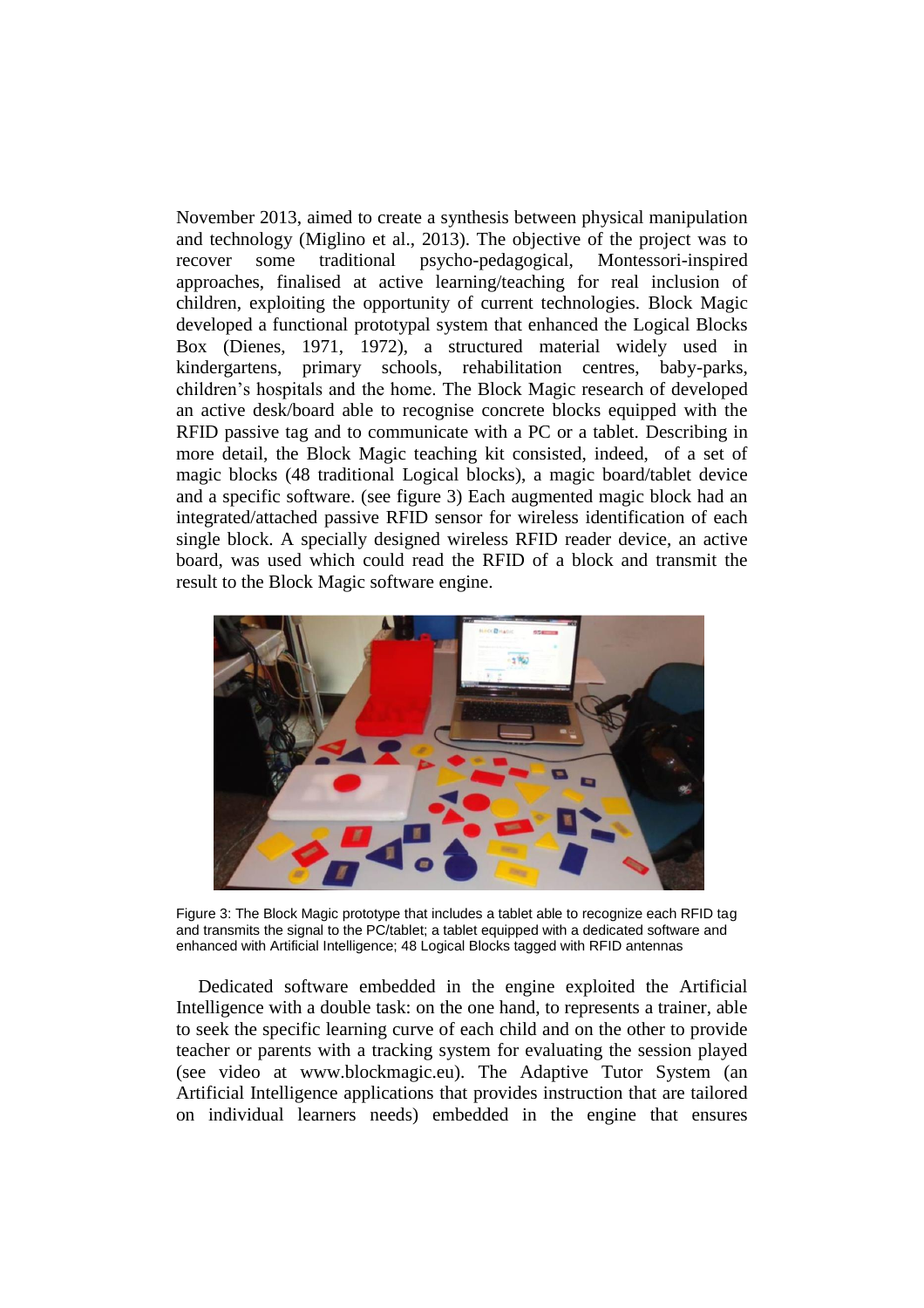autonomous interaction between the user and the system, receiving active support, corrective indications, feedback and positive reinforcement from the digital assistant on the outcome of the actions performed. Children maintain a high level of attention and surprise due to the aural and visual feedbacks sent by the system in correspondence with the actual learning path. The Block Magic project proposed, so, an hybrid version of Logical Blocks that allows an enhancement of traditional Logical blocks, equipping them with RFID tags. This configuration permits to a PC or a table, with Block Magic software installed on, to connect with Block Magic Table. The Magic Table has an hidden antenna that recognizes each block and sends a signal to the PC/tablets, and produces a feedback coherently with pupils learning path.

The Block Magic system aimed to stimulate and teach different skills such as logic, mathematics, languages, etc. therefore the described Block Magic enriched blocks together with the Magic Table are complemented with a software that includes a series of exercise that researchers, involved in Block Magic project, built on teachers feedback and on their previous experience in pedagogy.

The final software was developed through an iterative process: first children and teachers used the exercises and assessed them, then the results were collected together with feedbacks from direct observation and focus groups.



Figure 4: simplified schema of Block Magic. The children interact and use the Logical block tagged with RFID technologies and place it on a "Magic Board", an active antenna; the signal is transmitted to the PC/Tablet and the software engine proposes the appropriate exercises to the children based on the results previously collected in the session.

From the scientific point of view the research question of the project moves from the reflection that, if deprived of the digital component, the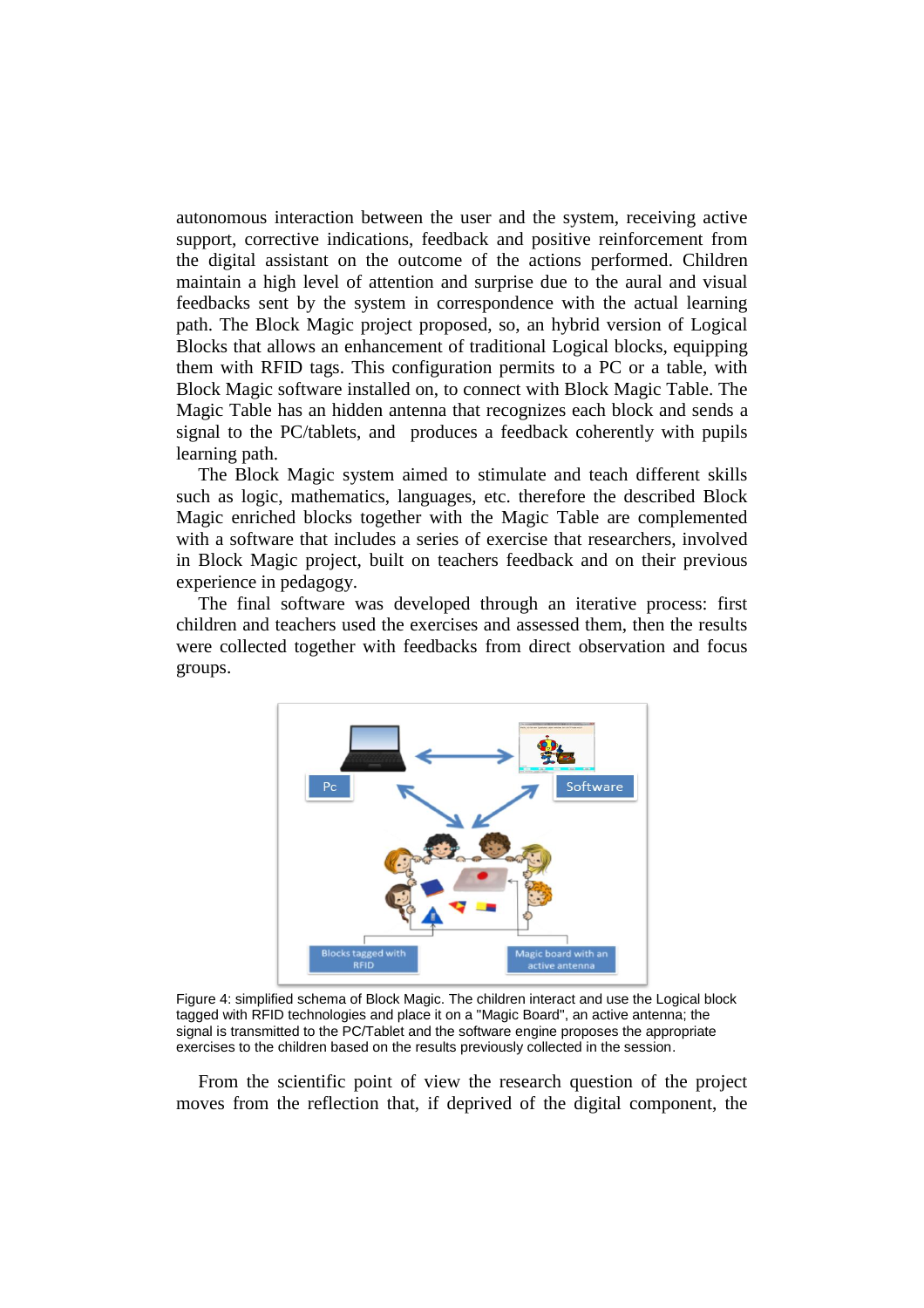traditional learning activities require a constant interaction effort and supervision by an adult (teacher or parent) for a single child or small groups (2-3 children at a time). This produces a considerable increase in operating costs, which is one of the reasons why methods such as the Montessori one have not achieved widespread diffusion in public schools. Starting from this point of view, project researchers have tried to develop a system where the teacher or educator role is considerably reduced, becoming an *ex ante* planner and non-directive monitor and supervisor, rather than teaching practice ongoing following through and, in addition, tried to ensure that the artificial intelligence system was delegated to personalization of the learning activity for each children. Traditional applications used in education, indeed, are not individualized to learner needs, but are rather static and rulebased (IF Question X is answered correctly, proceed to question Y, otherwise go to question Z; and so on). The learner abilities are not taken into account. While these kinds of applications may be somewhat effective in helping learners, they do not provide the same kind of individualized attention that a student would receive from a human tutor. On the contrary, the Block Magic system allows each learning experience personalization: teachers can choose the exercises to be proposed to the child, focusing the attention on the skills the child needs to train more.

Trials involved 4 different schools, 257 students, 2 children with special needs and 10 teachers. Schools were located in 4 different countries (Italy, Germany, Spain and Greece). In detail the trial made in Italy was addressed for children with special needs, with little differences in the protocol and test contexts. Children involved were between 2.5 and 7 years old, attending the early years of primary school and kindergarten. To test Block Magic materials in educational context, the Block Magic project included two different scenarios: (1) Individual Game Scenario and (2) Social Game Scenario. In the first one, learners had to solve a task using logical, mathematical, creative, strategic and linguistic skills, whereas in the second one social skills, under group play guise, were necessary to find game solution.

Also teachers were involved with pupils: their role was to create and maintain an adequate environment for Block Magic sessions.

The trials were run in a specific setting: a dedicated rooms, different from the classroom where pupils attend traditional lessons. In these rooms large workplaces were prepared with the Block Magic kits, available for free game and manipulation.

The teachers, who had already experienced Block Magic platform, set the software choosing the correct level for children in the class. The trials had no pre-defined exercises for children who could skip exercises if they considered it problematic or boring.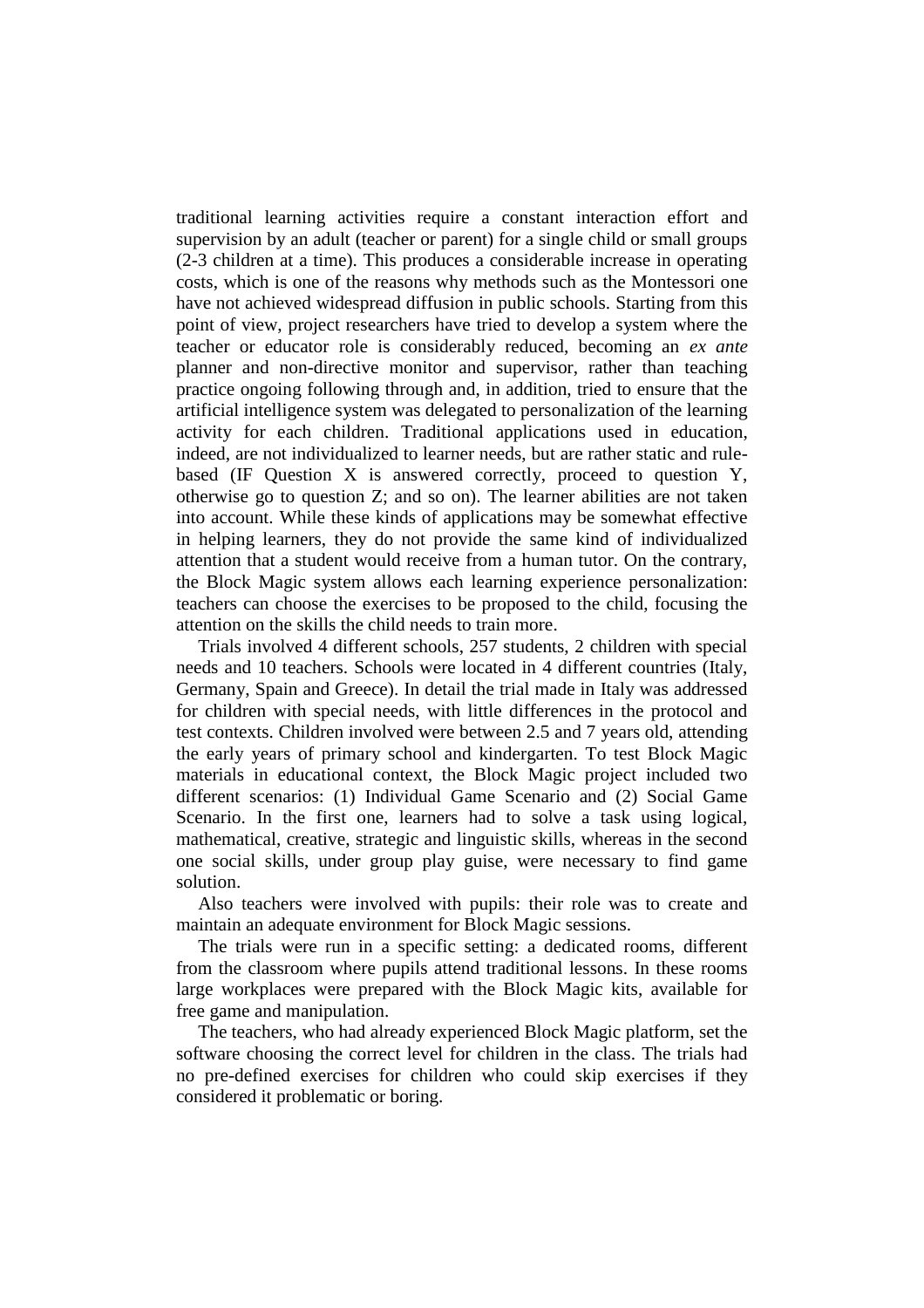A trial session typically started with introduction of Block Magic, Logical blocks and Magic Table device by the teacher, giving pupils the opportunity to play freely with them and use the materials in the way they preferred. The trial continuation was different according to the two scenarios introduced above. In the Individual scenario, the teacher acted as an external observer and supported a single pupil when he/she asked for help. This way, the child had to perform exercises autonomously. In the Social scenario groups composed by a minimum of 4 to a maximum of 6 learners were involved and the teacher had a more active role in the session, providing support, observing and/or creating obstacles.

The experimentation of Block Magic has demonstrated that these technologies can enhance psycho-pedagogical methodologies, extracting some aspects such as active children involvement, interaction with the environment, and the opportunity to promote innate social inclusion. These psycho-pedagogical methodologies potentialities on one side can balance out some limits of the modern tools described above, whereas, on the other side, these devices can generate surprise and appeal attention. In addition, these methodology/technology connections can guarantee learning/teaching personalisation offering at the same time, the strong scientific benefit of tracking each didactical session thus optimizing didactic paths. The experimental results were significant from the scientific point of view, demonstrating the accuracy of the approach but highlighting the need to face some technological challenges (Miglino et al., 2013).



Figure 5: A real session of Block Magic. The children play using the physical and manipulative actions and collect feedback by the digital tool

In the June 2014 it started an ambitious project named Inf@nzia Digi.Tales 3.6 funded by the Italian Ministery of Education and Research The project is aimed at children aged 3 to 6, thus including the first year of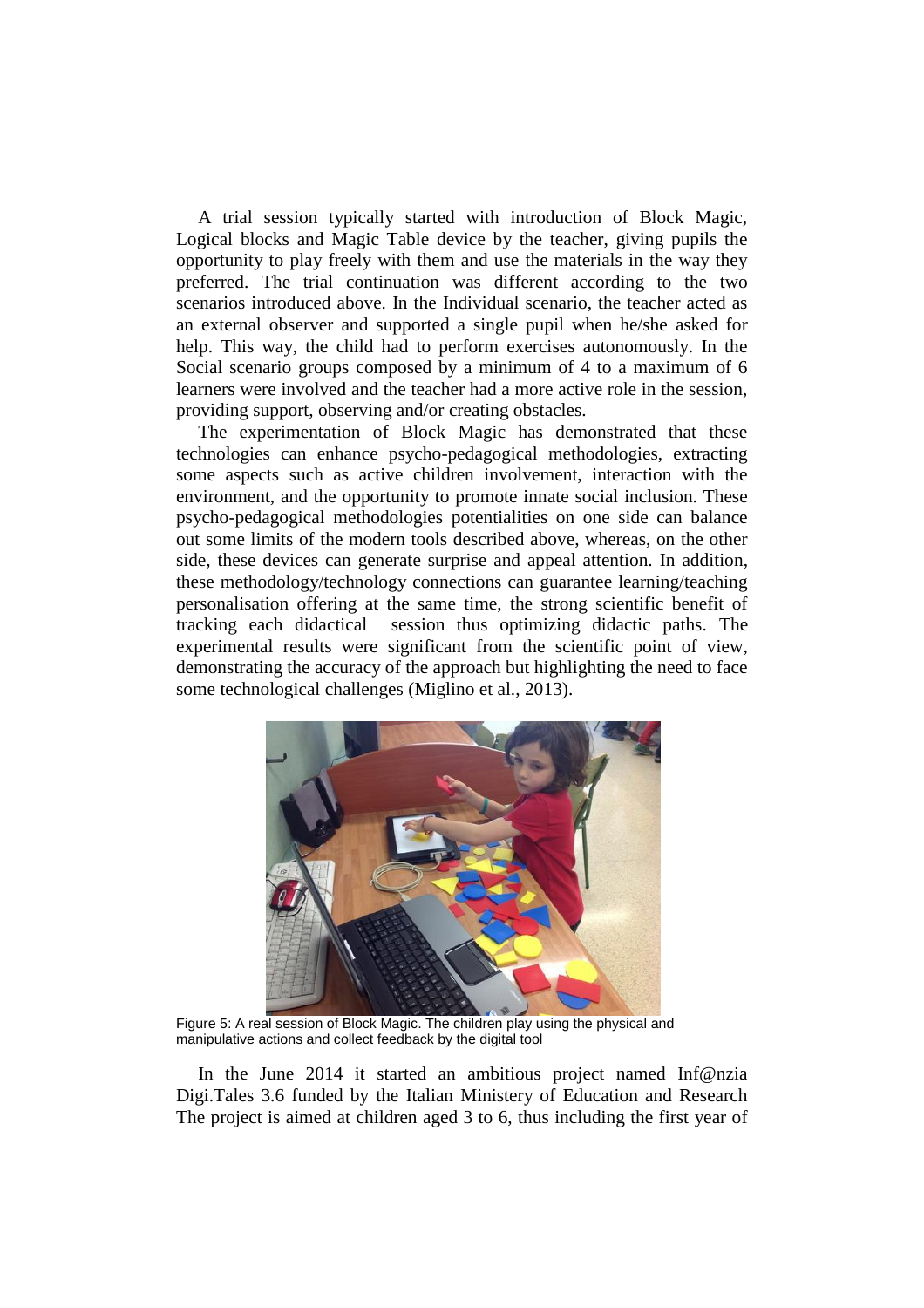primary school, with the goal of renewing teaching and learning models in an educational context in this teaching segment. Inf@nzia Digi.Tales 3.6 represents an evolution of the results of Block Magic.

The project will explore the potentialities of the hybrid approach that intend to reuse traditional teaching experiences and materials daily used by teachers (as the Logical blocks, the teaching tiles, the cards, the images) exploring the well-known methods (Montessori, Munari) for an enhancement with the digital technologies.

## 2.2 Walden PECS Communicator WPC, reinforcing the communication for children with special needs

Several cognitive-behavioral related pathologies are associated with pervading disorder of oral language use. Augmentative and Alternative Communication (AAC) (Beukelman e Mirenda, 2005) systems have helped people with such disorders to communicate with others for several years now. There are two types of technology in this context: Speech-Generating Devices (SGDs) (Van der Meer e Rispoli, 2005) and Picture Exchange Communication System (PECS) (Charlop-Christy et al., 2002) The former are devices for vocal production and are also known as Voice-output Communication Aids (VOCAs), which can be programmed to reproduce audio-recorded messages or which can use speech synthesis systems. There are simple versions of this type of assistive technology, based on microswitches and complex ones that can generate an infinite number of messages using speech synthesis technology. Picture Exchange Communication System (PECS) teaches a functional type of communication using the exchange of images printed on paper that show objects (toys, food, daily living items etc); people or actions (eating, drinking, going out...).

Recently, thanks to the possibility of using tablet touchscreens, it has become possible to combine the PECS method with that of SGDs. These applications (APPS) allow a patient to choose the images that attract his interests (or needs) on the tablet screen, and then software then produces an audio file - a sentence - that the educator or parent can hear. PECS, SGDs and a combination of both are interpersonal communication support methods that are widely used worldwide. Their widespread use has also brought to the fore some critical points that are listed below:

in order to be listened to by the communication partner, a message generated by the SGDs must be heard at a sufficiently high volume; the resulting acoustic pollution effect limits its use in inclusive environments (school class, work group etc);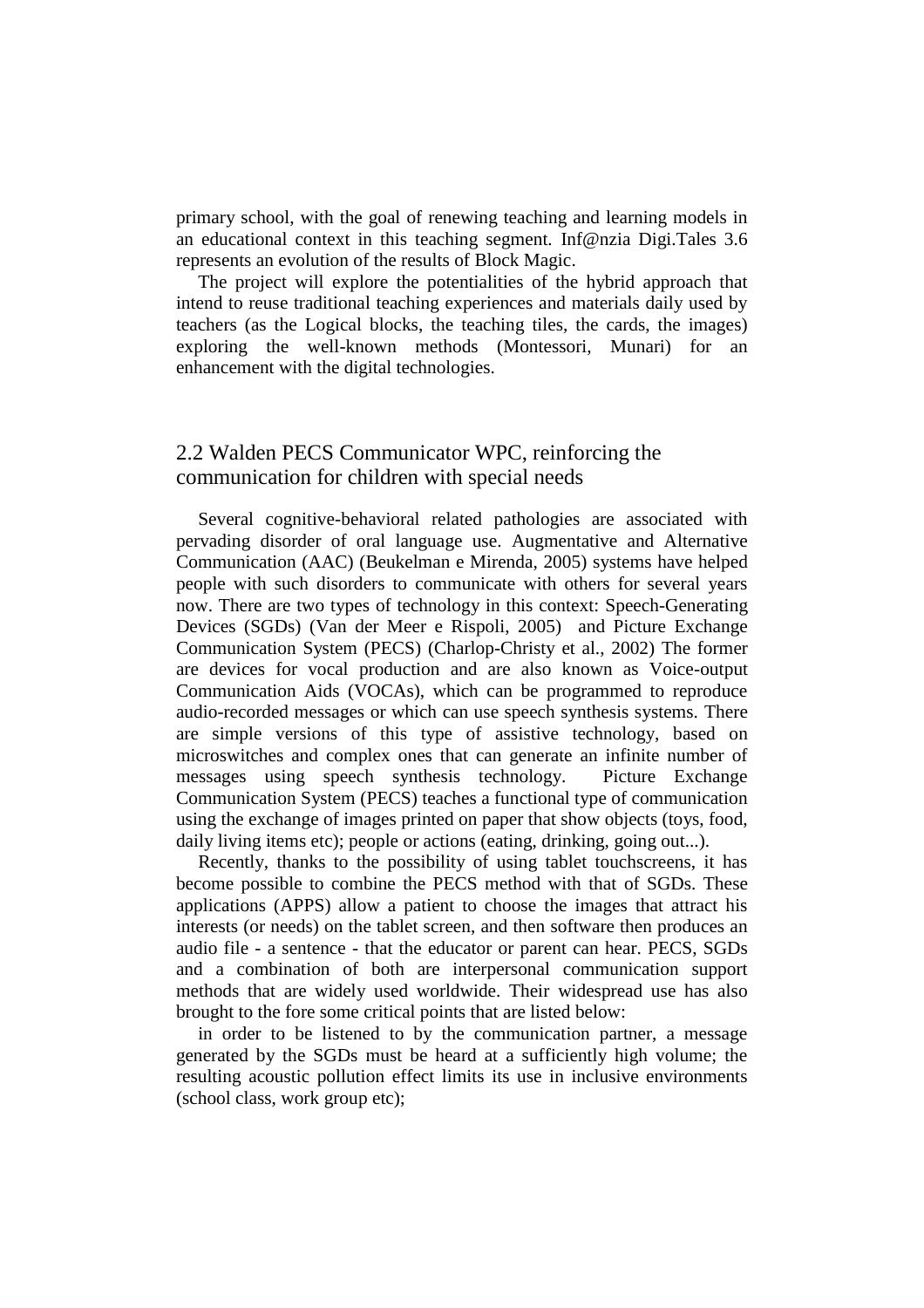the communication partner must be close, however, (for example in the same room) to be able to hear the voice message;

The most simple systems (i.e. the ones based on microswitches) are basically applications that are difficult to modify other than by experts. In other words, adding new pictures and new sentences is an operation that required an IT programmer's skills.

This reduces flexibility and personalization that are extremely necessary for people with serious disabilities;

the recent technologies that integrate PECS and SDGs and use tablet touchscreens overcome some of these limitations, but force people with serious disabilities to have to face some abilities (handling and understanding of digital environments) that are difficult to learn.

The joint between Walden Technology, Aidvanced and Laboratory for the Study of Natural and Artificial Cognitive Systems at the Federico II University in Naples has created a first prototype, the Walden PECS Communicator (WPC), which aims to solve the limitations that are stated above. The WPC allows a person with disabilities and serious verbal language problems to use the traditional PECS cards and to send a visual and text message (audio and/or written) to a caregiver (educator, parent, rehabilitation worker, etc.) who may be some distance from the person with the disability (for example, in another room). The WPC also has an author system that easily allows the collection of pictures and associated (audio and visual) messages to be increased. Generally speaking, the WPC works according to the following steps: a) the disabled person places the «tagged» PECS cards with RFID sensors in contact with a reader (RFID reader with Bluetooth connection or smartphone with NFC sensor); b) the signal is picked up and sent to the caregiver's smartphone; c) the software residing on the smartphone recognizes the tag and issues a visual message (digital reproduction of the PECS image) and a text message (written and/or spoken) that the caregiver can easily understand. An initial WPC prototype is currently being evaluated by Professor Giulio Lancioni's research team at the University of Bari. The first data show that the subjects allowed to choose between using the traditional PECS and the I-PECS (the ones supported by WPC) prefer the latter to the former. Also, the WPC seems to stimulate communication requests. Indeed, the number of requests carried via WPC is significantly higher than the ones made using traditional PECS. Parents and educators have expressed their liking of the WPC system compared to traditional PECS and SGD systems or a combination of both.

In the study of communicative and rehabilitative methodologies is customary to conduct experiments on single subject. Generally we proceed with a pilot study, mainly to the validation of the instrument. The pilot study conducted with WPC has as main purpose to strengthen technology described above, and check if a person with multiple disabilities prefer to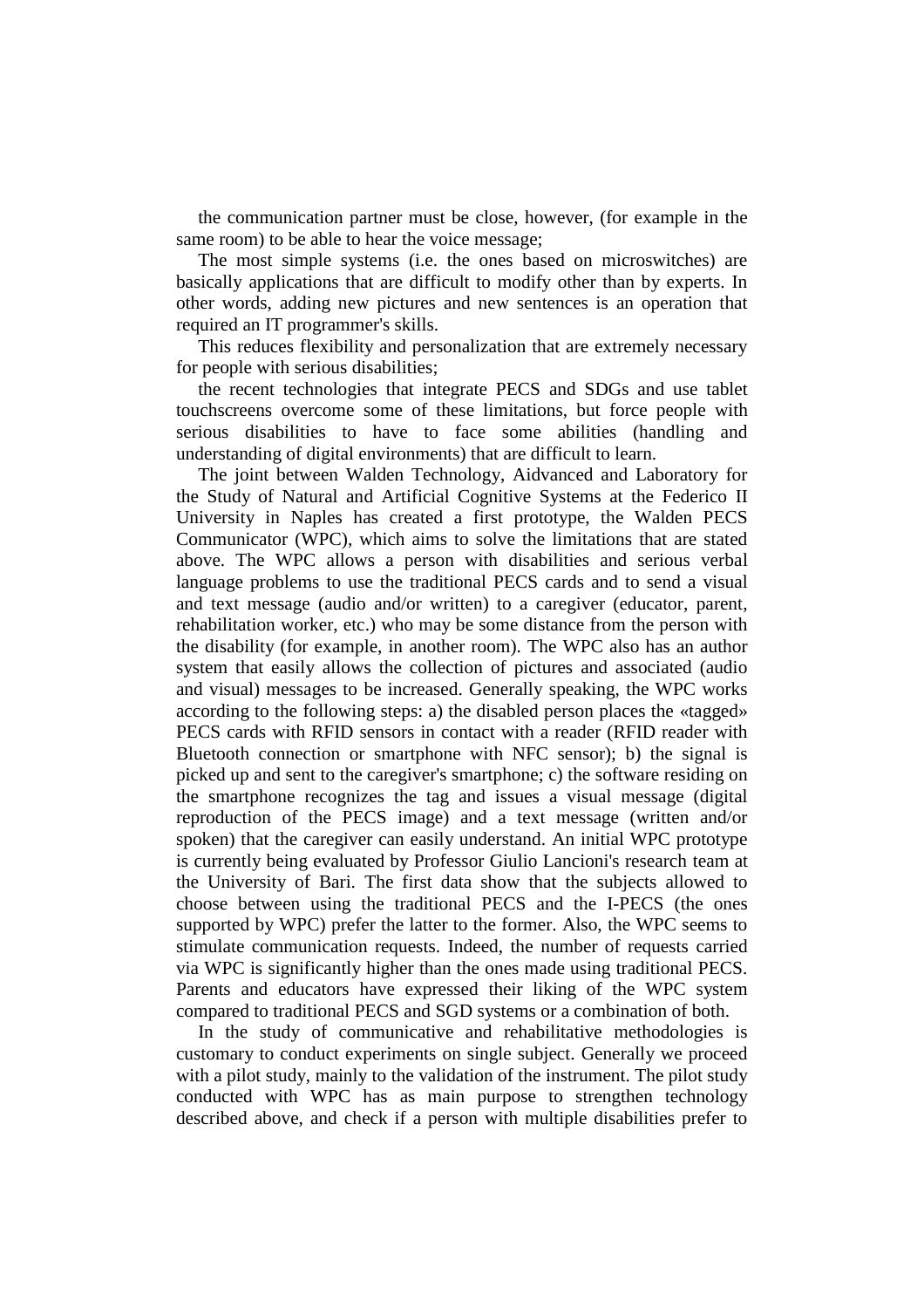use the traditional communication tools (PECS) or WPC. The pilot study was conducted on a 7 year old girl suffering of multiple disabilities and mainly affected dismorphogenic syndrome with partial trisomy (ICD10 RGN 090). The experimental subject is also affected by severe mental retardation, impaired hearing and vision, total dependence from the adults or care givers, and motor difficulties in the global and fine movements, associated with a strong inability of attention. The experiment is based on specific task, the subject have to perform a request (activity, food, feedback) by the use of pictograms (PECS) , choosing among a set of items consisting of 15 photographs of 6x8cm format, illustrating objects/activities for which the child feel greater preference.

The girl is already using the traditional PECS system from a year before the experimental session, learned during a rehabilitation program and with which she is able to make autonomous requests, discriminating objects and activities. The requests are always made in proximity of the care giver and with a reduced distance due to motor difficulty. The experimental setting consists in a private house, the girl had the set of images and the WPC system (RFID reader and mobile phone and images with RFID/NFC tags). Before the use of WPC, the researcher performed a pre-training program, in other words a phase of familiarization with the technology; it consisted of 16 sessions, lasting 10 minutes each. The pre-training ends when the subject was able to use the tool in total autonomy. The intervention sessions conducted during the pilot study were 40 with a duration of 5 minutes for each session and with an interval of 10 minutes between one and another, for a total of 8 daily sessions. The measure under consideration in the pilot study was the subject's preference between the use of the traditional PECS system and WPC, the measurement was carried out using the methodology of preference-check, so at the session number 3 of each day, the subject had to choose if she wanted to use the traditional system or WPC.

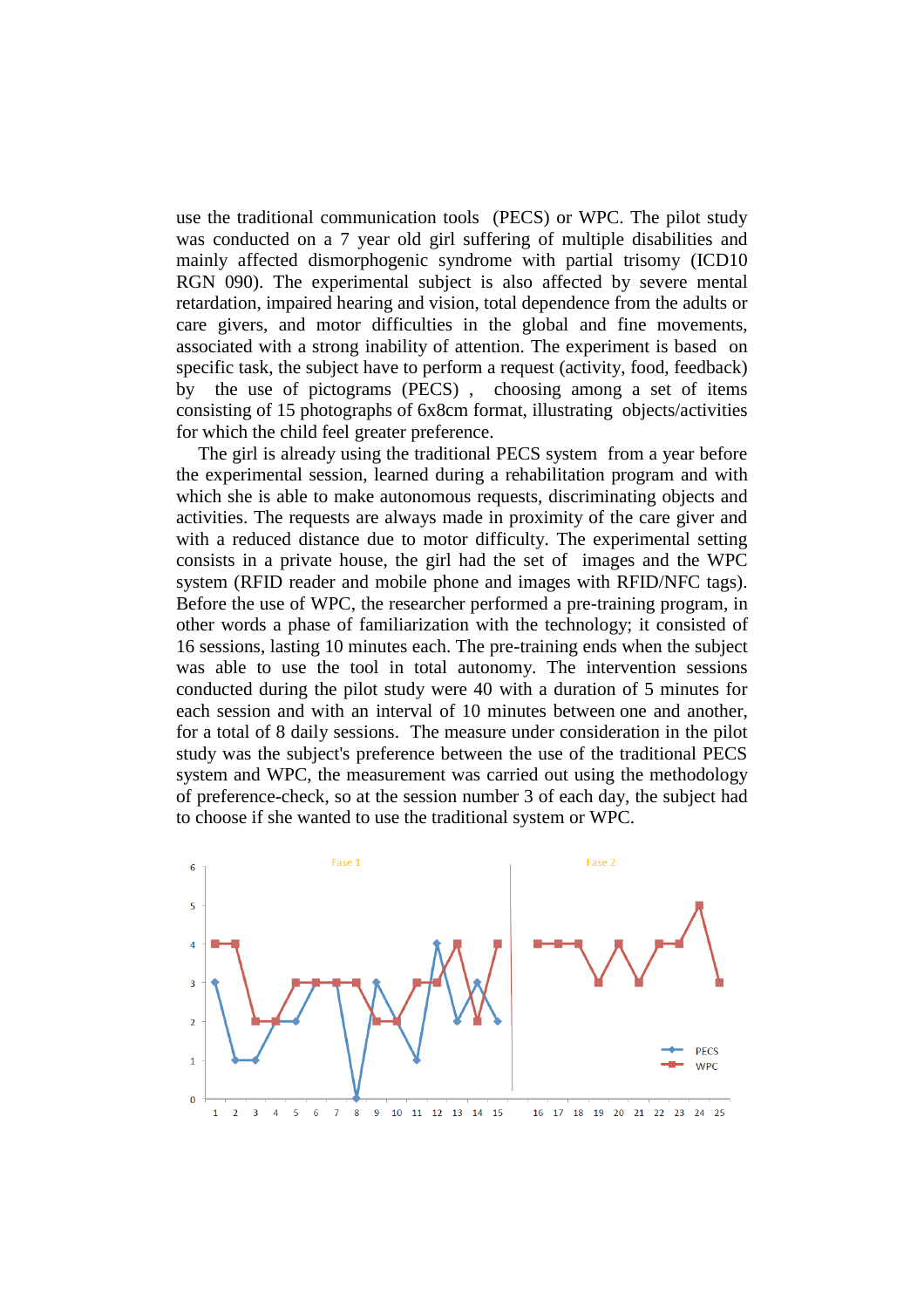Figure 6: The graph shows the performance of the subject involved in the pilot study. On the X axis is present the number of sessions, the Y-axis the number of requests made over the tool to use.

The exploratory study has confirmed the selection of the WPC by the subject and has demonstrated the strength of the technology. The graph shows the number of preferences towards PECS system (blue line) and WPC (red line).

## 2.3 WandBot, stimulating the scientific dissemination with an interactive tool

Installations provided in Museums, Science Centers and mass events such as topic-related festivals - encourage active participation from visitors through the creation of highly interactive environments. In such a context, the Laboratory of Natural and Artificial Cognitive Lab (NAC) at the Federico II University in Naples has developed a setting named WandBot that creates interactive exhibits in a wide area of subjects, continuing the experience of the research laboratory (Miglino et al., 2009; Rega, 2009, 2012) WandBot invites a group of visitors to take part in a treasure hunt within any given large space, which may be the entire building. The answers to the various questions in the game stimulate a small mobile robot that travels along a stretch of the route and takes them to the finish. Each participant has wand, the questions appear on a large screen and challenge the "hunters" to find the items and touch it using the wand. The faster the group of visitors answers treasure hunt clues, the quicker the robot reaches the finish.

These items and places are tagged with RFID sensors and also have portable readers (rods) and wand is able to recognize each of them. The readers communicate with a computer containing a software platform connected via Bluetooth, which activates the screen showing the questions and the mobile robot built using LEG O-NXT constructions kits.

There can be several installations of WandBot in the same museum space, therefore the various teams can compete and see who manages to take their own robot to the finish line faster. Installation developed using WandBot concepts were exhibited at Naples' "Science Center" and the Genoa Festival of Science (2011) (Rega, 2011). It proved to be highly successful with the public, proved by the sell-out of booking for game sessions that were organized. WandBot prototypes were found to be enjoyed especially by children in the 5.12 year age group, rather than by older children. Now we describe a scenario used to show Wandbot in science center with the purpose of developing an interactive game where the learning content was based on the acquisition of new English words. This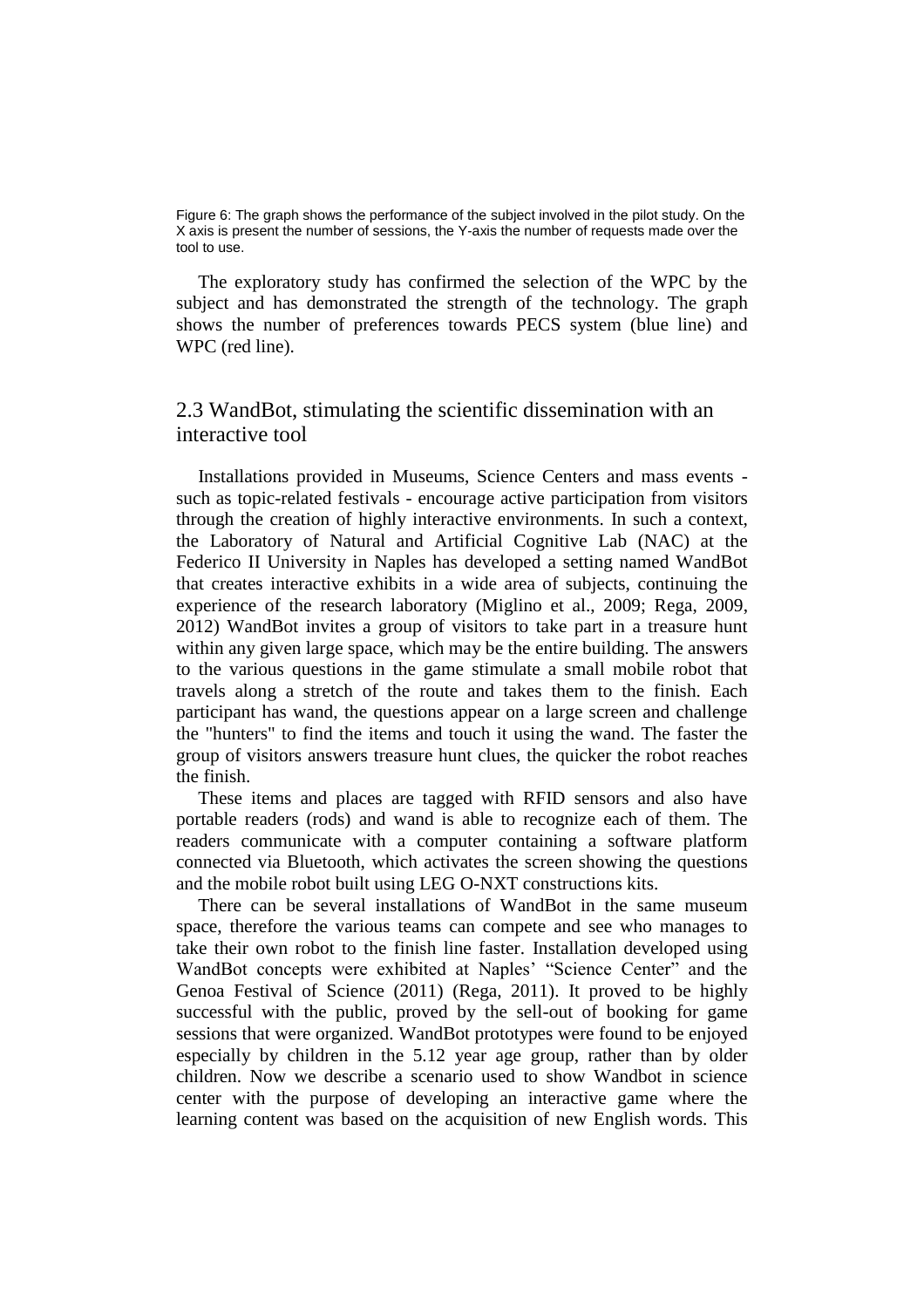prototype integrates the Lego NXT robot in educational games is the result of previous research experiences that were intended to use edutainment robotics system to link digital and real world (Miglino et al., 2007).The exhibit was also planned for giving to visitors of science center a chance to experience an interactive game based on augmented reality systems. The game consist in a race between robots where the winner is determined by the actions that the player performs in the surrounding space. Below we describe in detail the scene and game play. The setting of the game is composed of 3 lane of 2.5 m long and 40 cm wide. In each lane there is a Lego NXT robot and, at the head of each lane, is placed a computer with a big screen (24 inch). There are scattered objects of various nature and shape all around. A camera shooting the entire scene from above and display it on a large screen to allow spectators to follow the race (Figure 7).



Figure 7: This image shows an example of Wandbot as it is installed in the science center.

All players are located in front of computer monitor and have a magic wand (an RFID reader to touch objects). The game start when on the screen appear an English word corresponding to one of many scattered objects. Each player must understand the showed written word on the screen and have to run around looking for the corresponding object. Once the player find the object, must touch it with the interactive wand (RFID reader), and have to bring it. If the object corresponds to the word appeared on the screen, the robot runs forward and stops after a few seconds, so the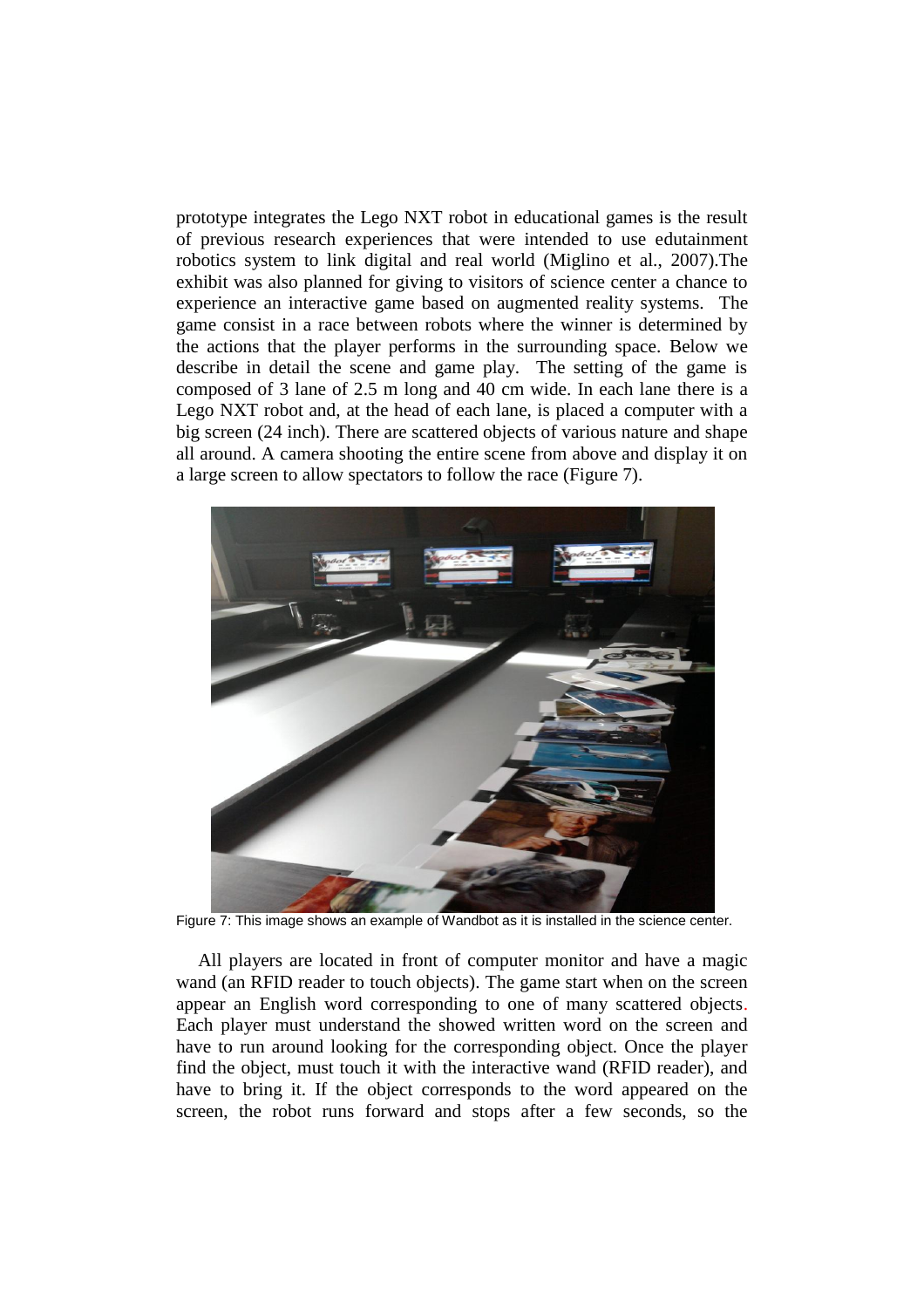computer shows a new words, and the player must again look for the corresponding object. The player who finds most items and so reach the finish line first with his robot, win the game. The game is designed for children who attend primary school because, during these years, they start to study foreign languages and to enrich their own vocabulary of English words. We also conducted a pilot study in a school in the city of Naples. The study involved two classes (A and B) of first grade of elementary school, for a total of 52 students, 26 students for each class. The aim of this pilot study was to test the students' interest towards these new forms of learning and test whether children learn more English words in the traditional front lecture or through the game. The first step of the pilot study consist in the administering a comprehension test of English words containing 20 items. The test was submitted to both classes (A and B). Later were conducted 5 sessions to teach new foreign words. The class A has conducted five hours of lecture with the teacher, she showed the pictures, explain the word in English and ask for repeating it to all pupils. The class B, however, has not led standard lectures, but 5 hours of playing with Wandbot system.. Later both class were again administered the test to check the knowledge of new English words. The results showed no differences, both classes had learned almost the same number of new words. The main highlighted differences consisted in the perception of the learning process. During the final focus group we could note how the pupils of A class perceived the lesson very boring and did not have socialized, while pupils in the B class perceived the learning experience much more fun and socializing. Of course, we have to consider that the data collected cannot be generalized, but they represent only an observation on a small group of subject. What, however, can be argued, is the increased of socialization skills during the use of Wandbot.

## 3. Conclusions

Some technologies, e.g. augmented reality, RFID/NFC sensors, the Internet of Things, are natural candidates to represent the hybrid approach, which unites the manipulative approach and touchscreen technologies, connecting these two worlds in order to be hidden to the children. The main idea is that the children plays and learns with traditional games but with enhancement given by the ICT technologies. Previous projects have demonstrated that these technologies could enhance psycho-pedagogical methodologies, extracting some aspects such as the active involvement of children, the capacity for integration and interaction with the environment, and the opportunity to promote innate social inclusion. These potentialities are in accordance with some limits of the modern tools described above, without the loss of surprise and attention engendered by these devices. In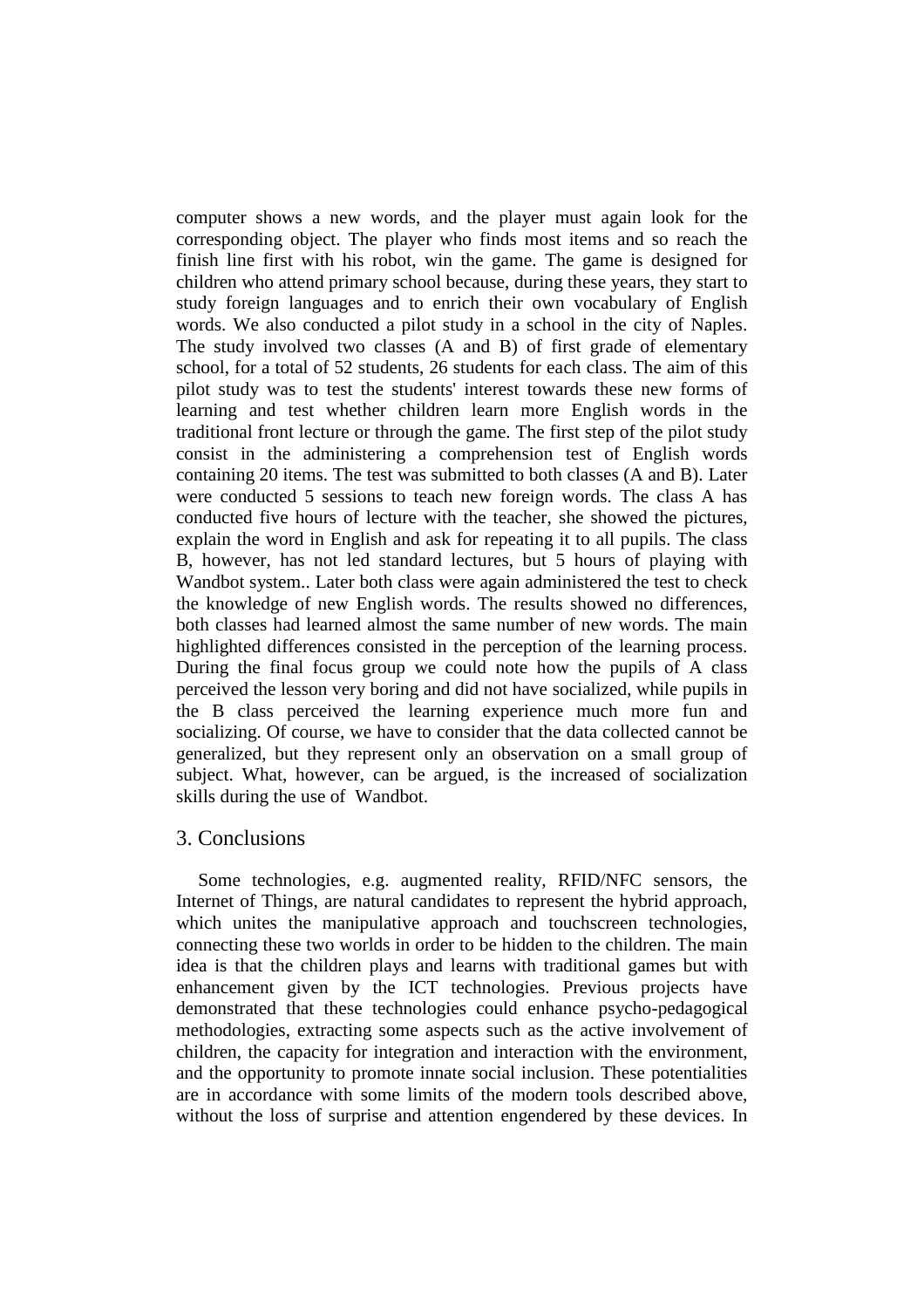addition, these connections can guarantee personalisation of learning/teaching as well as a tracking of the sessions and an optimisation of each didactic path.

The main goal of this hybrid approach is to create a games environment for active learning (a sort of environment/class 2.0 that could be also brought out of school) which, along with fostering the acquisition of fundamental cognitive skills and empowering effective learning processes facilitated by the central role of the manipulative act, aims to promote the importance of collaborative behaviours as a motor of social inclusion. Thus, the prospective of this kind of applications is focalized on children with special needs – such as cognitive and sensory disabilities, and children belonging to linguistic minorities or disadvantaged social groups – through the active involvement of the child, by using low-cost ICT technologies common in everyday device such as smartphones. The games environment would enhance structured materials with some hidden and ecological technologies, in order to enable communication between the tool and the PC/tablet.

This "class 2.0" could be reinforced by Artificial intelligence, using Adaptive Tutor Systems that are able to enrich the system, allowing personalised and advanced tutoring for each educational path.

It gives the chance to personalize the didactic paths, through the individuation of specific goals for each pupil, and tracking every child's learning achievement, which, in turn, offers feedbacks that can be used for the redefinition in itinere of the didactic path. The customization is another important strength point of this approach allowing the teacher able to create and adapt own exercises with ad hoc authoring systems designed for every type of PC users. The authoring system is particularly useful to adapt the didactic practices to the educational requirements of children with special needs (linguistic minorities, children belonging to economic disadvantaged social groups, pupils facing learning difficulties and with disabilities, etc.). The prototypes described in this paper are the result of a research that our team conducts for several years trying to pursue investigations on new learning systems including: computer simulations, robot and multi-user games (Miglino et al., 2007).

The next steps for bridging digital and physical educational games are the improvement of the AdaptiveTutoring Systems and the customizable Authoring Tools.

## Acknowledgement

The BlockMagic project (517936-LLP-1-IT-COMENIUS-CMP) has been funded with support from the European Commission. This publication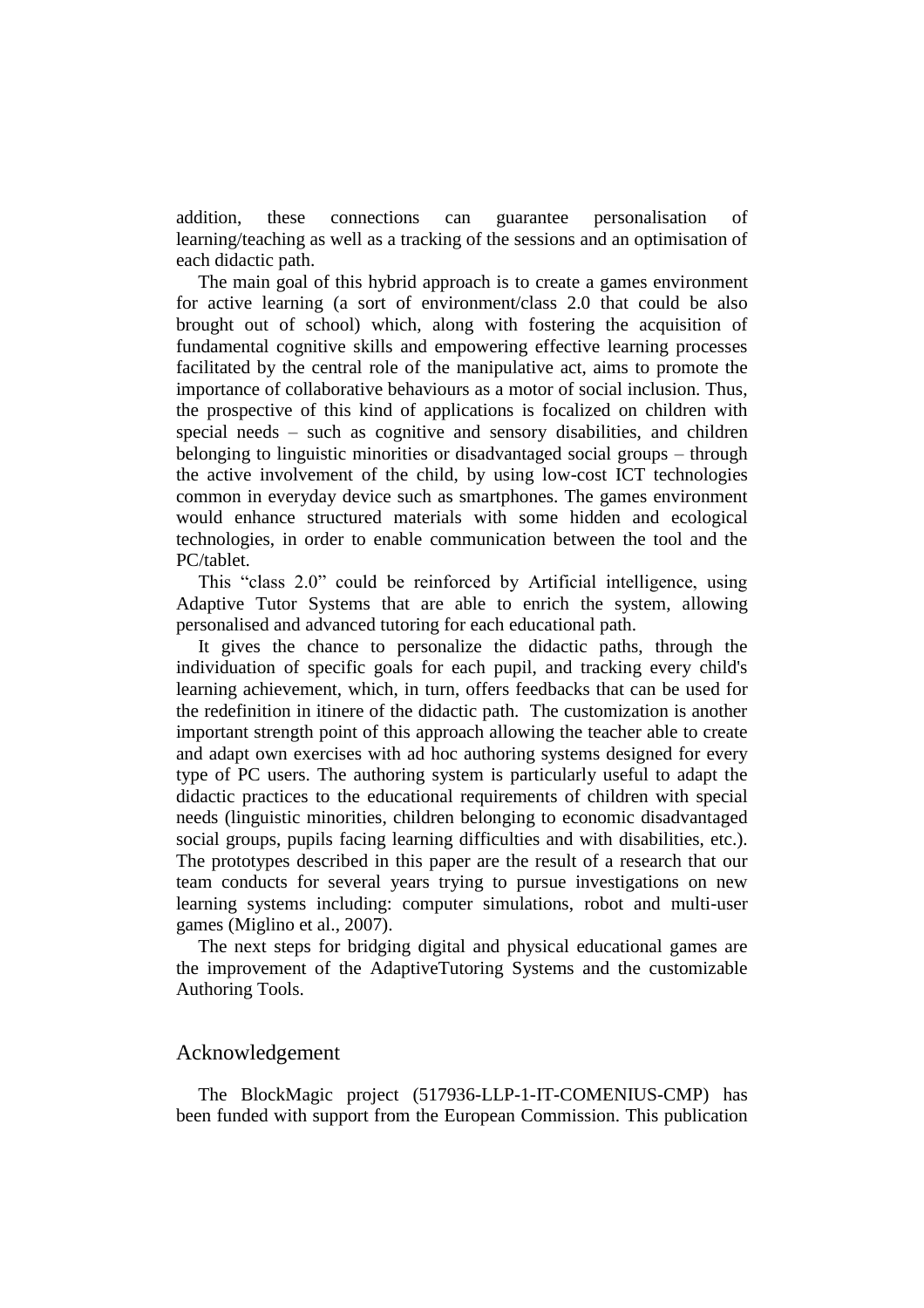reflects the views only of the author, and the Commission cannot be held responsible for any use which may be made of the information contained therein

#### References

Piaget, J. (1926). La representation du monde chez l'enfant. Paris, Alcan

- Piaget, J. (1936). La naissance de l'intelligence chez l'enfant. Neuchatel -Paris, Delachaux et Niestlè Vygotsky, L. (1978). Mind and Society. The development of higher mental processes. Cambridge,
- MA, Harvard University Press. Papert, S. (1993). The Children's Machine: Rethinking School In The Age Of The Computer. New
- York, Basic Books.
- Bruner, J. S. (1990). Acts of meaning. Cambridge, MA, Harvard University Press.
- Montessori, M. (1926). Il Metodo della Pedagogia Scientifica applicato all'educazione infantile nelle Case dei Bambini, III edizione ampliata, Roma: Maglione & Strini.
- Montessori, M. (1995). The absorbent mind. Holt Paperbacks
- Montessori, M., & Gutek, G. L. (2004). The Montessori method: the origins of an educational innovation: including an abridged and annotated edition of Maria Montessori's The Montessori method. Rowman & Littlefield.
- Kranz, M., Holleis, P., & Schmidt, (2010). A. Embedded interaction: Interacting with the internet of things. Internet Computing, IEEE, 14(2), 46-53.
- De La Guía, E., Lozano, M. D., & Penichet, V. M. (2013) Interacting with Objects in Games Through RFID Technology.
- Miglino, O., Di Fuccio, R., Barajas, M., Belafi, M., Ceccarani, P., Dimitrakopoulou, D. , Ricci, C., Trifonova, A., Zoakou, A. (2013) Enhancing manipulative learning with smart object" Learning Innovations and Quality:"The Future of Digital Resources", pp.112-119. .
- Dienes, Z. P.. (1971) The Elements of Mathematics. New York: Herder and Herder, Inc.
- Dienes, Z.P. (1972).Large Plastic Set, and Learning Logic, Logical Games.. New York: Herder & Herder
- Miglino, M., Di Fuccio, R., Di Ferdinando, A., Barajas, M., Trifonova, A., Ceccarani, P., Dimitrakoupoulou, D., and Ricci, C. (2013) BlockMagic: Enhancing Traditional Didactic Materials with Smart Objects Technology Proceedings of the International Academic Conference on Education, Teaching and E-learning in Prague 2013 (IAC-ETeL 2013)
- Beukelman, D., & Mirenda, P. (2005). Augmentative and alternative communication.
- Van der Meer, L. A., & Rispoli, M. (2010). Communication interventions involving speechgenerating devices for children with autism: A review of the literature. Developmental Neurorehabilitation, 13(4), 294-306.
- Charlop-Christy, M. H., Carpenter, M., Le, L., LeBlanc, L. A., & Kellet, K. (2002). Using the picture exchange communication system (PECS) with children with autism: Assessment of PECS acquisition, speech, social‐communicative behavior, and problem behavior. Journal of applied behavior analysis, 35(3), 213-231
- Miglino, O., Ponticorvo, M., Rega, A., & Di Martino, B. (2009). Robotics Exhibits for Science Centres. Some Prototypes. In Research and Education in Robotics—EUROBOT 2008 (pp. 145- 155). Springer Berlin Heidelberg.
- Rega, A., Iacono, I., Scoppa,A., (2009) . Magic Glove: An Interactive Hardware/Software System to Animate Objects. An Exploratory Study in Rehabilitation Setting. In Proceedings of IDC 2009 – The 8th International Conference on Interaction Design for Children pp. 313-316 .New York, NY, USA: ACM – ISBN:978-1-60558-395-2
- Rega A. (2011). Nuovi modi di giocare. La tecnologia a servizio dell'apprendimento nei contesti ludici. Ricerca di Senso, 9, 407-412.TRENTO: Edizione Erickson. ISSN 1722-6155
- Rega, A.,Iovino,L.,Auricchio,A,.& Cascone,V. (2012).AR-PECS: Studio pilota per l'utilizzo di una metodo-logia di comunicazione a scopo riabilitativo basata su PECS interattivi e ambient intelligence. In Cruciani M., Cecconi F. (editors),Atti del Nono Convegno Annuale